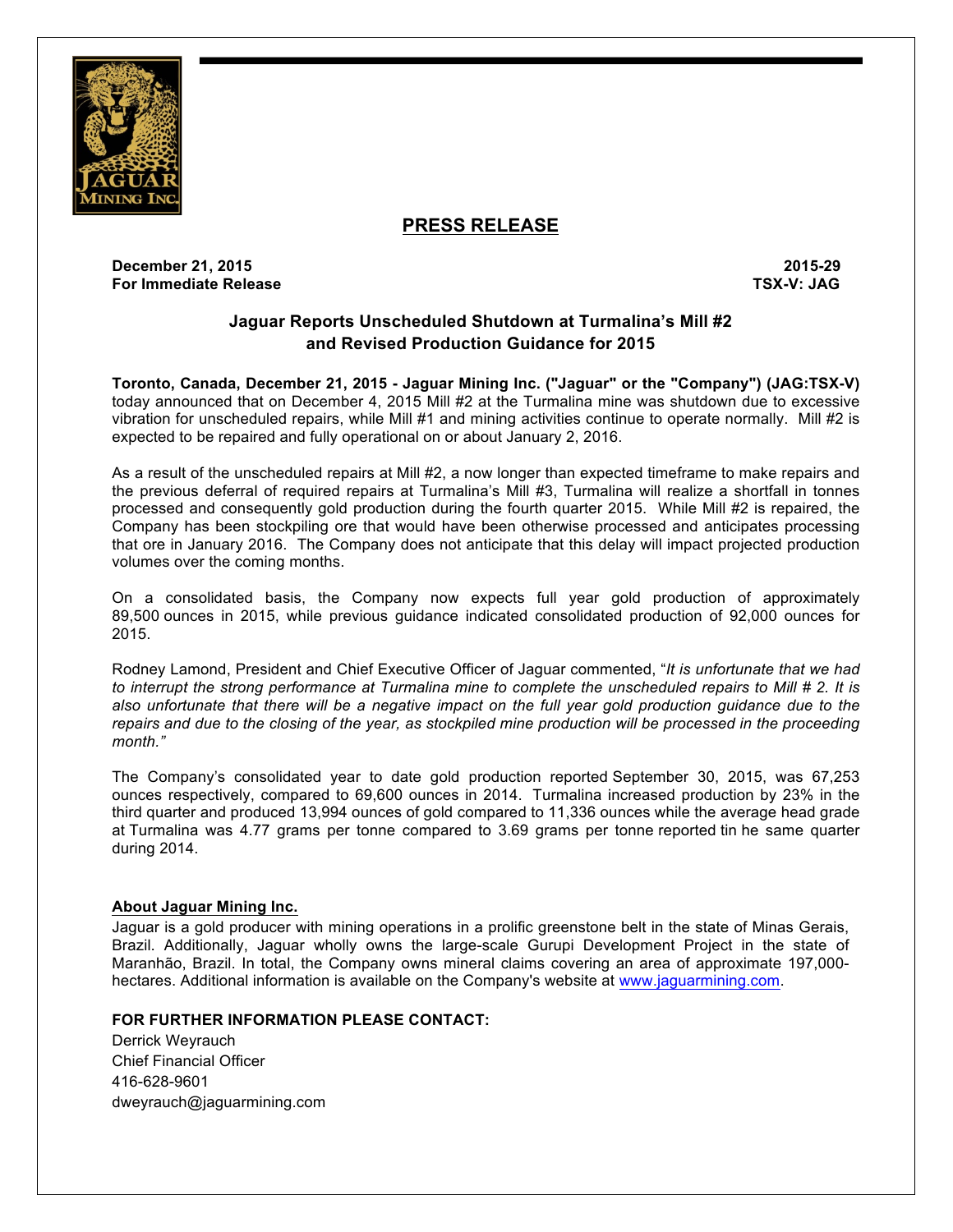### **FORWARD-LOOKING STATEMENTS**

*Certain statements in this press release constitute "Forward-Looking Statements" within the meaning of the U.S. Private Securities Litigation Reform Act of 1995 and applicable Canadian securities legislation. Forward-looking statements include, but are not limited to, management's assessment of Jaguar's future plans and operation. Certain statements throughout this press release constitute forward-looking statements (forecasts) under applicable securities laws relating to future events or future performance. Forward-Looking Statements can be identified by the use of words such as "are expected", "is forecast", "is targeted", "approximately", "plans", "anticipates" "projects", "anticipates", "continue", "estimate", "believe" or variations of such words and phrases or statements that certain actions, events or results "may", "could", "would", "might", or "will" be taken, occur or be achieved. Forward-Looking Statements involve known and unknown risks, uncertainties and other factors, which may cause the actual results or performance to be materially different from any future results or performance expressed or implied by the Forward-Looking Statements. Management does not have firm commitments for all of the costs, expenditures, prices or other financial assumptions used to prepare the financial outlooks or assurance that such results will be achieved. The actual results of Jaguar will likely vary from the amounts set forth in the financial outlooks and such variation may be material. Jaguar and its management believe that the financial outlooks have been prepared on a reasonable basis, reflecting the best estimates and judgments, and represent, to the best of management's knowledge and opinion, the Company's expected production, grades, tones milled, recovery rates, cash operating costs, and definition/delineation drilling, in addition to overall expenditures and results of operations during 2015. However, because this information is highly subjective and subject to numerous risks, including the risks discussed below, it should not be relied on as necessarily indicative of future results. Forward-looking information is based on current expectations, estimates and projections that involve a number of risks and uncertainties which could cause actual results to differ materially from those anticipated by Jaguar and described in the forward-looking information. The forward-looking information contained in this press release is made as of the date hereof and Jaguar undertakes no obligation to update publicly or revise any forward-looking information, whether as a result of new information, future events or otherwise, unless required by applicable securities laws. The forward-looking information contained in this press release is expressly qualified by this cautionary statement.*

*Forward-Looking Statements involve known and unknown risks, uncertainties and other factors may cause the actual results, performance or achievements to be materially different from those expressed or implied by the forward-looking statements. Such risk factors include, among others the risk of Jaguar's not meeting the forecast plans regarding its operations and financial performance, as well as those factors disclosed in the Company's current Annual Information Form and Management's Discussion and Analysis, as well as other public disclosure documents, available on SEDAR at www.sedar.com. Although the Company has attempted to identify important factors that could cause actual actions, events or results to differ materially from those described in forward-looking statements, there may be other factors that cause actions, events or results not to be as anticipated, estimated or intended. There can be no assurance that forward-looking statements will prove to be accurate. The forward-looking statements contained herein are presented for the purposes of assisting investors in understanding the Company's plan, objectives and goals and may not be appropriate for other purposes. Accordingly, readers should not place undue reliance on forward-looking statements.* 

*These Forward-Looking Statements represent the Company's views as of the date of this press release. The Company anticipates that subsequent events and developments may cause the Company's views to change. Factors, which could cause results or events to differ from current expectations, include, among other things, actions taken against the Company by governmental agencies and securities and other regulators and other factors not currently viewed as material that could cause actual results to differ materially from those described in the Forward-Looking Statements. The Company does not undertake to update any Forward-Looking Statements, either written or oral, that may be made from time to time by or on behalf of the Company subsequent to the date of this discussion except as required by law.* 

#### *Non-IFRS Measures.*

*This press release provides certain financial measures that do not have a standardized meaning prescribed by IFRS. Readers are cautioned to review the above stated footnotes where the Company expanded on its use of non-IFRS measures.*

#### Footnotes

1. Cash operating costs and cash operating cost per ounce are Non-IFRS measures. In the gold mining industry, cash operating costs and cash operating costs per ounce are common performance measures but do not have any standardized meaning. Cash operating costs are derived from amounts included in the Consolidated Statements of Comprehensive Income (Loss) and include mine site operating costs such as mining, processing and administration as well as royalty expenses, but exclude depreciation, depletion share